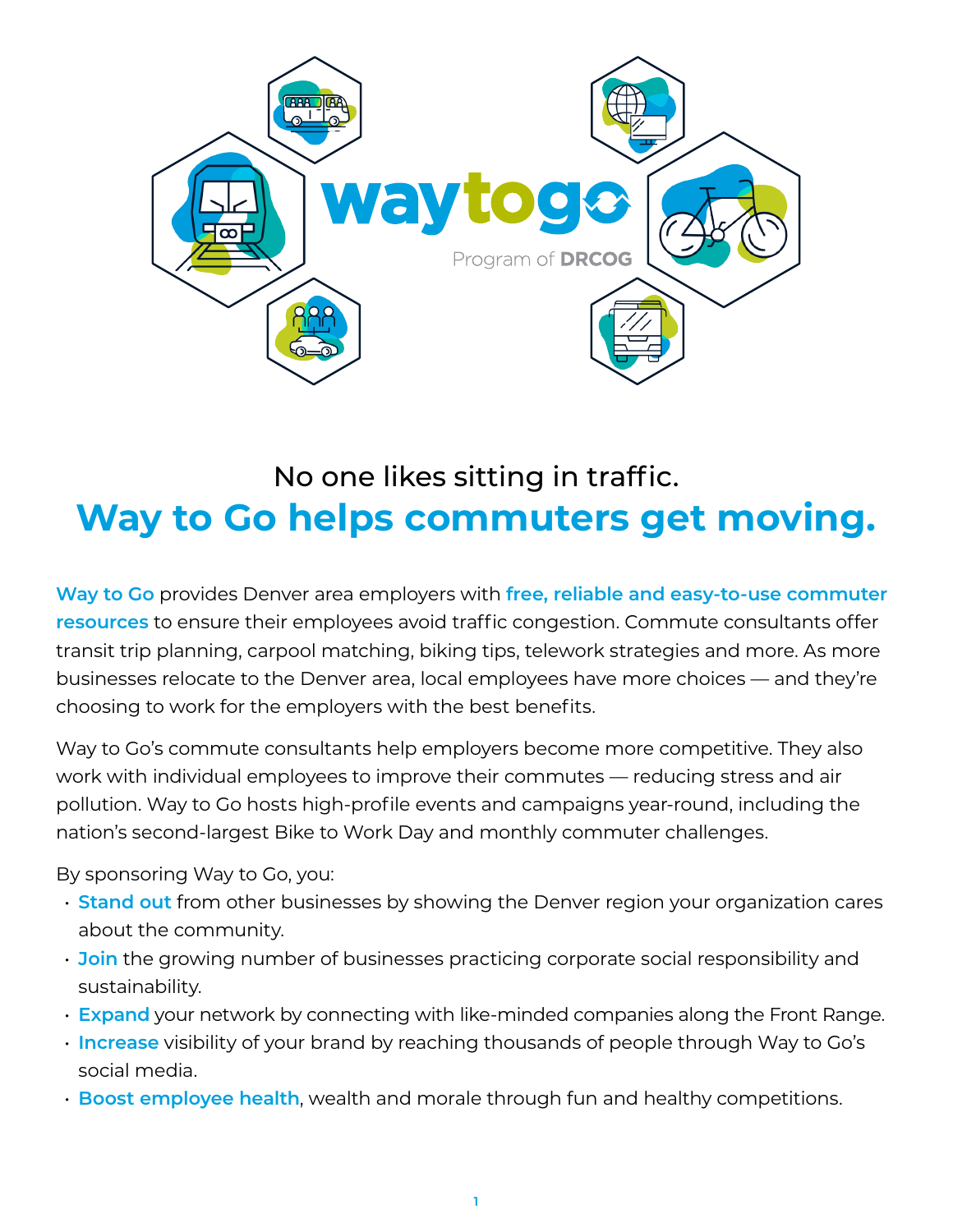## TYPICAL YEAR WAY TO GO AUDIENCE DATA AND DEMOGRAPHICS

#### COMMUNICATIONS:  $\frac{1}{2}$ **Average yearly traffic to Way to Go websites: 2021 social media** Facebook: **181,450 users** per year. **47,000** estimated reach, **1,655** followers. **818,555 page views** Twitter: per year. **6,922** followers. Instagram: **735** followers. **10,000,000 paid media impressions.**

## IN A TYPICAL YEAR FOR WAY TO GO REGIONWIDE EVENTS:

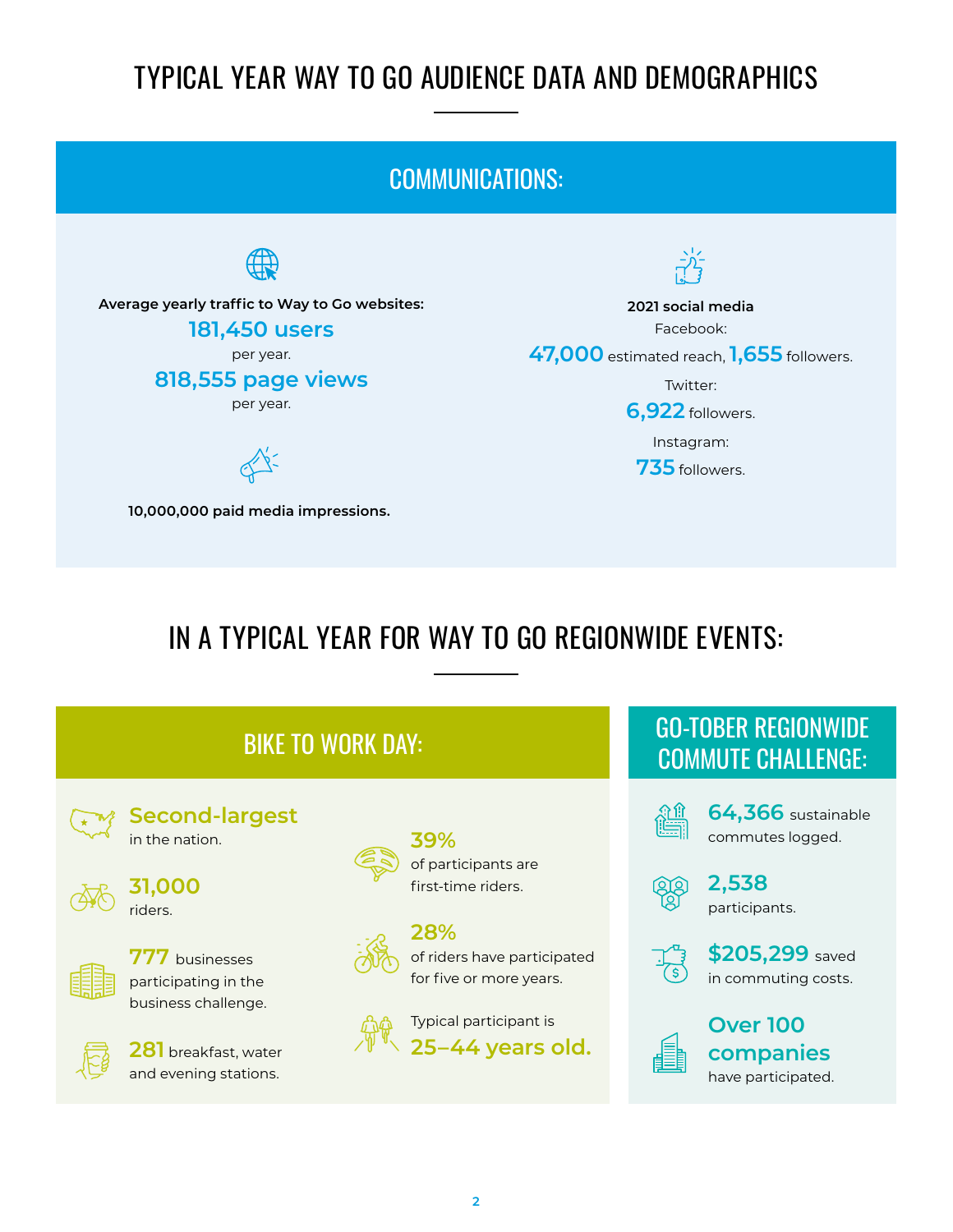## **OPPORTUNITIES**

Way to Go has simple, straightforward and customizable ways for you to become a partner:

### MONTHLY CHALLENGE:

#### *Supports prize giveaways for a monthlong commuter challenge at MyWaytoGo.org.*

- Minimum of **\$500** cash, in-kind donations or a combination of both.
- Logo and one-time shoutout in monthly challenge eblast.
- One custom social media highlight on Facebook, Instagram and LinkedIn.
- Other requests? Contact the Way to Go team!

### ANNUAL PROGRAM:

#### *Supports the entire Way to Go program and its mission.*

- Minimum of **\$2,500** cash or in-kind donations or a combination of both.
- Logo on Bike to Work Day website.
- Logo on employer surveys.
- One custom social media highlight on Facebook, Instagram and LinkedIn.
- Other requests? Contact the Way to Go team!

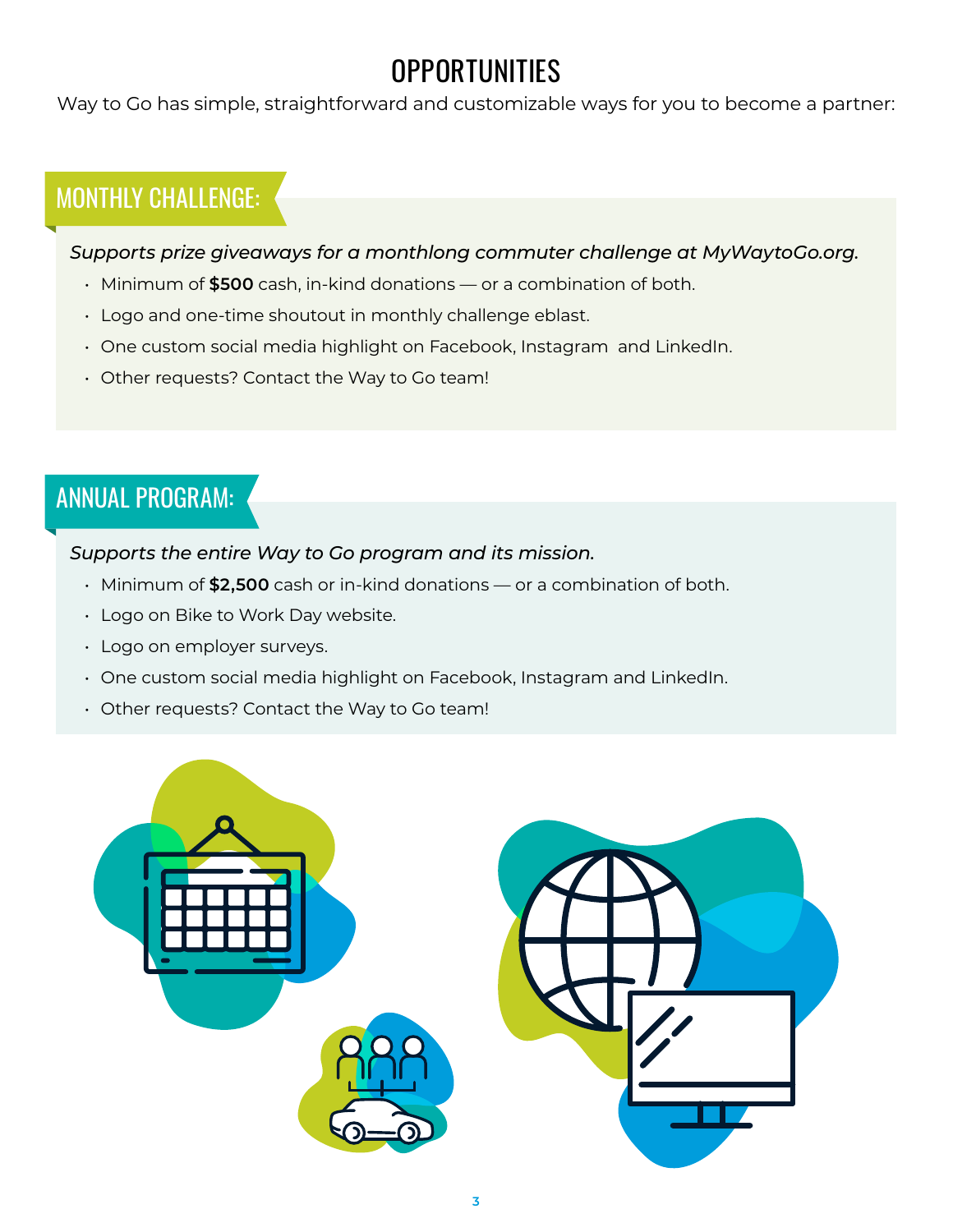## OPPORTUNITIES (CONT.)

Way to Go has simple, straightforward and customizable ways for you to become a partner:

### EVENTS:

#### *Supports region wide events including Bike to Work Day and Go-Tober.\**

- Minimum of **\$5,000** cash or in-kind donations or a combination of both.
- Logo on Bike to Work Day T-shirt.
- Logo on Bike to Work Day website.
- Logo on pre-event advertisements or signage.
- One custom social media highlight on Facebook, Instagram and LinkedIn.
- Other requests? Contact the Way to Go team!

### EVERYTHING:

*Supports the Way to Go program, including regional events, monthly challenges and everything in between.*

- Minimum of **\$10,000** cash or in-kind donations or a combination of both.
- Logo on Bike to Work Day T-shirt.
- Logo on Bike to Work Day website.
- Logo on pre-event advertisements or signage.
- Logo on the "Thank You Sponsors" banner.
- Logo on the bottom of each monthly challenge email for one year (a total of 12 emails).
- Four social media highlights on Facebook, Instagram and LinkedIn.
- Other requests? Contact the Way to Go team!